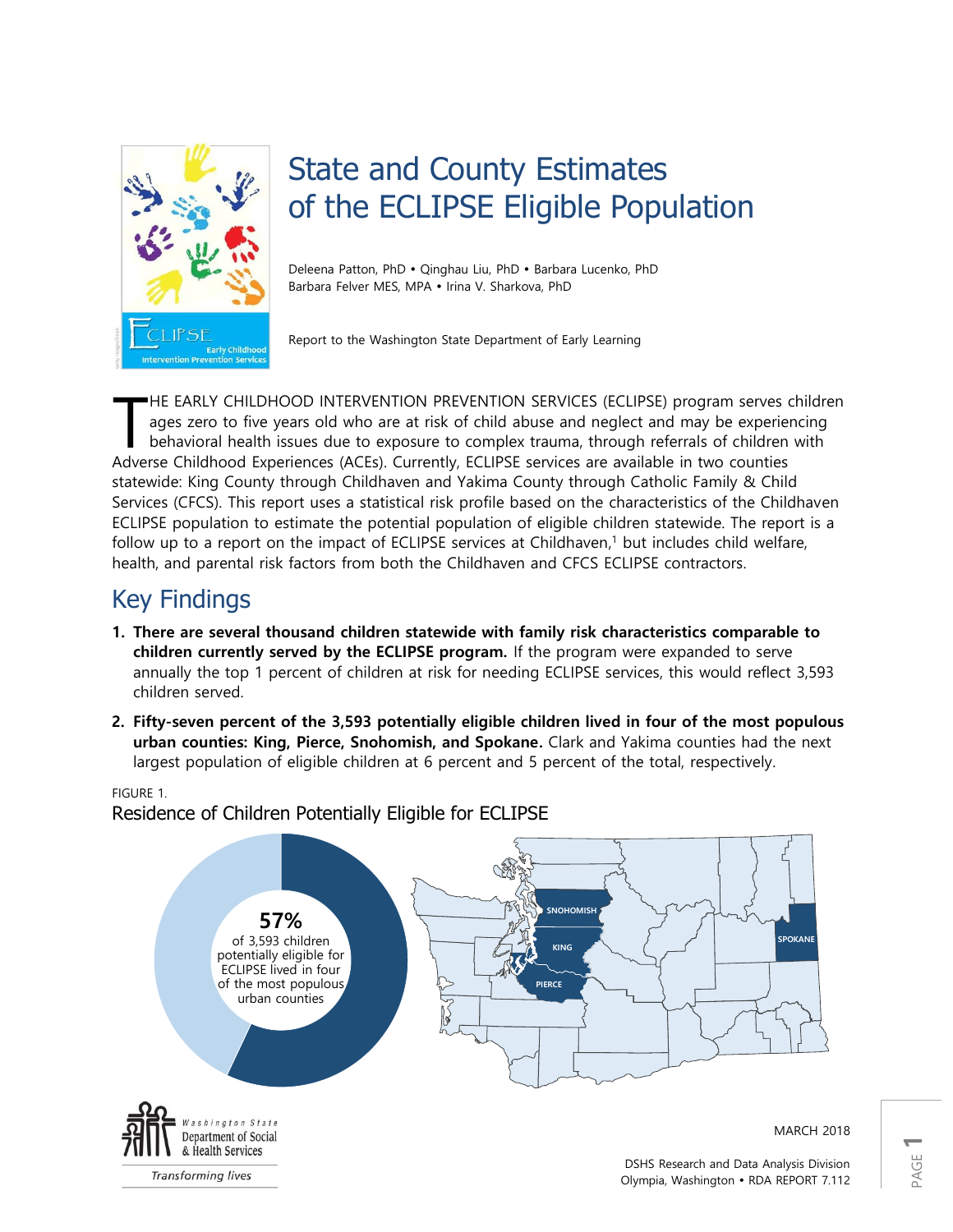## Methodology

To estimate the number of children ages zero to five on Medicaid who would potentially be eligible for ECLIPSE services, we built a statistical risk model. The population for the risk model included all children enrolled in ECLIPSE in King County (Childhaven) between SFY 2011 and SFY 2016, as well as all children under 6 years old in SFY 2014 who were on Medicaid but did not receive ECLIPSE services.

We used a stepwise logistic regression to predict receipt of ECLIPSE services at Childhaven based on important characteristics of children and their parents. A full list of variables that were statistically significant in the risk model is available in the technical notes, and includes child welfare, health, social service, and parent risk information. Based on coefficients from the risk model, a risk score was calculated for each child with those with higher scores at higher risk. The risk model was adapted from an earlier model created for an RDA analysis of outcomes for ECLIPSE participants and includes many factors considered adverse childhood experiences (ACEs). 1

After all children on Medicaid were given risk scores, we ranked the risk scores from lowest to highest. In order to identify likely eligible children, we had to select a level of risk, or a score cutoff, at which a child would qualify. We highlighted two risk cutoffs for identifying children who may benefit from ECLIPSE services: 1) a less conservative cutoff at the top 3 percent of the population, and 2) a more conservative cutoff at the top 1 percent of the population.<sup>2</sup>

These cutoffs mean children had scores in the top 1 percent or 3 percent of the Medicaid population under age 6 according to the risk model. In consultation with the Department of Early Learning, we selected the more conservative cutoff for the final estimate of 3,593 eligible children.

## Current ECLIPSE Population and Estimates of Eligible Children

Of the 359,303 children under 6 who were on Medicaid for at least one month in SFY 2014, the 3,593 children who had risk scores in the top 1 percent of the distribution were identified as likely eligible for ECLIPSE. Table 1 compares the levels of risk factors among children enrolled in ECLIPSE at Childhaven and CFCS to the levels of risk in the total Medicaid population under 6 and the top 3 and 1 percent identified in the risk model.

The top 1 percent of children according to the risk model had extremely high prevalence of both child and parent risk factors. For example, 100 percent of children at the 1 percent risk level were involved in the child welfare system with 66 percent experiencing an out-of-home foster care placement in their lifetime. Ninety-four percent of children in the top 1 percent had a parent with an identified mental health need, 86 percent had a parent with a substance use disorder, 86 percent had a parent with a history of homelessness, and 77 percent had a parent with a history of domestic violence.

The values for the top 1 percent group were more extreme than the children attending the ECLIPSE program at Childhaven during the study period, though both experienced extremely high levels of risk relative to the population of children on Medicaid. The ECLIPSE at CFCS population also had higher levels of risk than the Medicaid population, but was distinct from ECLIPSE at Childhaven, leading us to focus on the latter population in the risk model. For example, children receiving ECLIPSE services at CFCS had less interaction with the child welfare system and lower prevalence of parental risk factors such as homelessness and domestic violence than children enrolled in ECLIPSE at Childhaven, but much higher risk levels than the Medicaid population. Since ECLIPSE focuses on both intervention and

 $\overline{a}$ <sup>1</sup> Patton, D; Liu, Q; Lucenko, L; Felver, B.; and Mancuso, D. (2017) "The ECLIPSE Program at Childhaven: Short-Term Outcomes for Children Receiving Early Childhood Intervention and Prevention Services." DSHS Research and Data Analysis, Olympia, WA.

<sup>&</sup>lt;sup>2</sup> The less conservative risk cutoff correctly identified 82 percent of the children who were enrolled in ECLIPSE at Childhaven, while the more conservative risk cutoff correctly identified 56 percent of Children enrolled at Childhaven. For ECLIPSE at CFCS, the less conservative cutoff correctly identified 34 percent of children while the more conservative cutoff correctly identified 15 percent.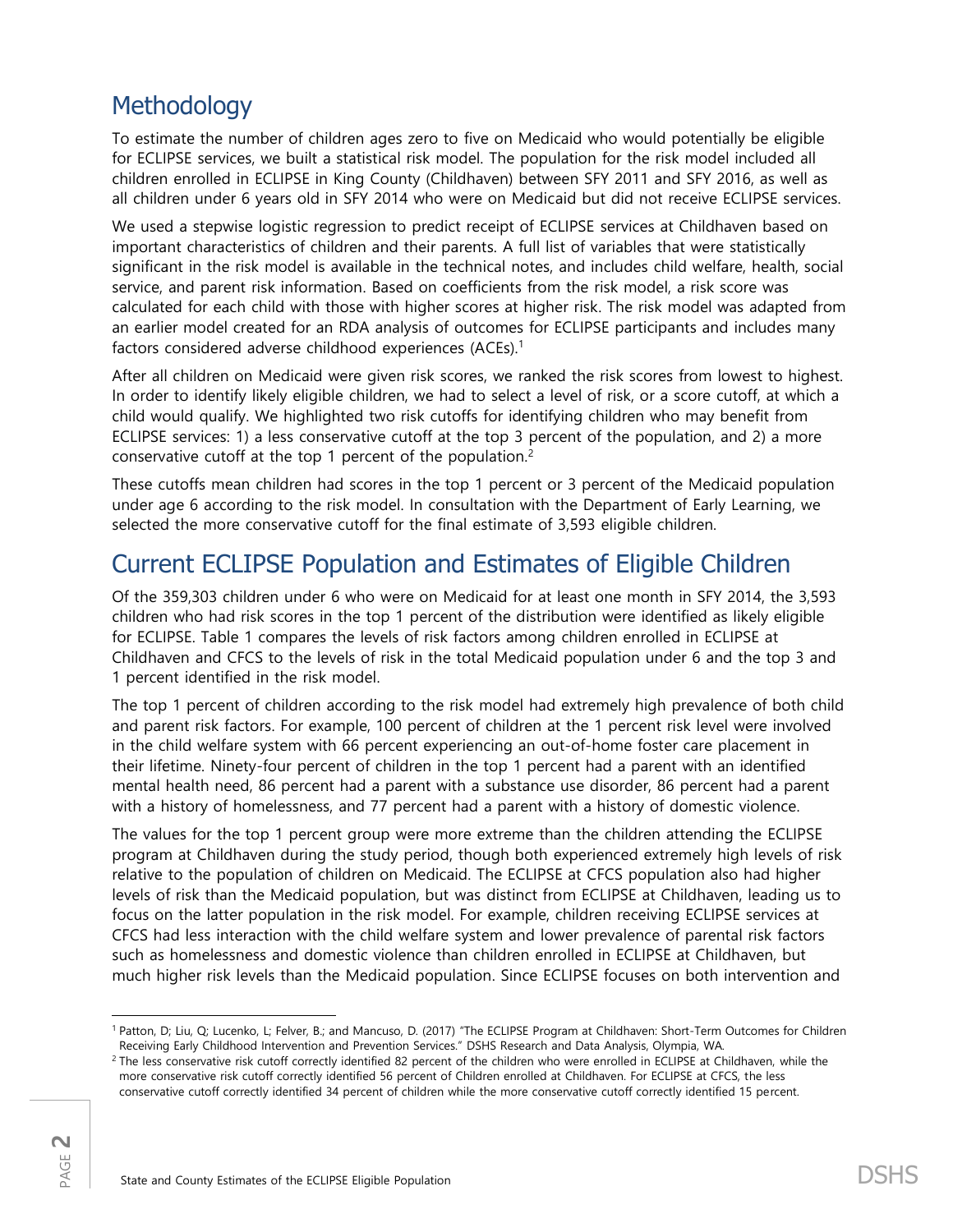prevention of ACEs, the population served include children at risk of negative experiences as well as those who already have those experiences.

The differences between the CFCS and Childhaven ECLIPSE populations were likely driven by differences in referral sources. While all ECLIPSE sites received referrals from Children's Administration, TANF workers, and public health nurses, Childhaven tends to have the greatest number of referrals from Children's Administration while CFCS receives a majority of its referrals from public health nurses. The public health referral source may account for some of the higher prevalence of ED visits and injuries in the CFCS population of children, in addition to the older average age of children served by CFCS, since we examined lifetime measures.

### Risk Profile of Children Enrolled in ECLIPSE and Potentially Eligible Children

| <b>Child Welfare Experience</b>                       | Children<br>enrolled in<br><b>ECLIPSE at</b><br><b>Childhaven</b> | Children on<br><b>Medicaid in</b><br>the Top 3<br>percent of<br>risk scores | Children on<br><b>Medicaid in</b><br>the Top 1<br>percent of<br>risk scores | Children<br>enrolled in<br><b>ECLIPSE at</b><br><b>CFCS</b> | All children<br>under 6 on<br><b>Medicaid</b><br><b>SFY 2014</b> |  |
|-------------------------------------------------------|-------------------------------------------------------------------|-----------------------------------------------------------------------------|-----------------------------------------------------------------------------|-------------------------------------------------------------|------------------------------------------------------------------|--|
| Any child welfare involvement                         | 89%                                                               | 99%                                                                         | 100%                                                                        | 69%                                                         | 14%                                                              |  |
| Any out-of-home placement (lifetime)                  | 53%                                                               | 48%                                                                         | 66%                                                                         | 31%                                                         | 3%                                                               |  |
| Percent of lifetime spent in foster care              | 20%                                                               | 20%                                                                         | 25%                                                                         | 10%                                                         | 1%                                                               |  |
| Count of foster care placements (lifetime)            | 1.60                                                              | 1.50                                                                        | 1.70                                                                        | 1.45                                                        | 1.03                                                             |  |
| Count of accepted CPS referrals (lifetime)            | 4.75                                                              | 4.61                                                                        | 5.31                                                                        | 3.14                                                        | 0.55                                                             |  |
| Any physical abuse allegation (lifetime)              | 19%                                                               | 10%                                                                         | 11%                                                                         | 11%                                                         | 1%                                                               |  |
| Any sexual abuse allegation (lifetime)                | 3%                                                                | 2%                                                                          | 2%                                                                          | 4%                                                          | 0%                                                               |  |
| Any neglect allegation (lifetime)                     | 75%                                                               | 79%                                                                         | 84%                                                                         | 64%                                                         | 13%                                                              |  |
| <b>Child's Health and Social Service Use</b>          |                                                                   |                                                                             |                                                                             |                                                             |                                                                  |  |
| Count of ED outpatient visits (lifetime)              | 1.94                                                              | 2.26                                                                        | 2.16                                                                        | 4.94                                                        | 1.42                                                             |  |
| Count of injury treatments (lifetime)                 | 2.44                                                              | 3.18                                                                        | 3.12                                                                        | 4.00                                                        | 1.53                                                             |  |
| TANF receipt (current month)                          | 58%                                                               | 60%                                                                         | 71%                                                                         | 34%                                                         | 11%                                                              |  |
| Basic food receipt (current month)                    | 71%                                                               | 72%                                                                         | 71%                                                                         | 76%                                                         | 49%                                                              |  |
| Homeless (current month)                              | 14%                                                               | 15%                                                                         | 17%                                                                         | 6%                                                          | 3%                                                               |  |
| Developmental disorder diagnosis (lifetime)           | 28%                                                               | 25%                                                                         | 30%                                                                         | 38%                                                         | 8%                                                               |  |
| DDA service (lifetime) <sup>3</sup>                   | 17%                                                               | 13%                                                                         | 18%                                                                         | 11%                                                         | 3%                                                               |  |
| Mental health need (Prior 24 months)                  | 18%                                                               | 18%                                                                         | 24%                                                                         | 31%                                                         | 3%                                                               |  |
| <b>Parental Risk Factors</b>                          |                                                                   |                                                                             |                                                                             |                                                             |                                                                  |  |
| Parent mental health need (prior 5 years)             | 89%                                                               | 89%                                                                         | 94%                                                                         | 81%                                                         | 32%                                                              |  |
| Parent substance use disorder (prior 5 years)         | 76%                                                               | 79%                                                                         | 86%                                                                         | 71%                                                         | 21%                                                              |  |
| Parent homelessness (prior 5 years)                   | 78%                                                               | 79%                                                                         | 86%                                                                         | 57%                                                         | 24%                                                              |  |
| Parent domestic violence (prior 5 years)              | 71%                                                               | 71%                                                                         | 77%                                                                         | 52%                                                         | 15%                                                              |  |
| Parent CDPS <sup>4</sup> medical risk score above 1.0 | 58%                                                               | 55%                                                                         | 60%                                                                         | 59%                                                         | 23%                                                              |  |
| Parent SSI-related medical (disability)               | 32%                                                               | 29%                                                                         | 34%                                                                         | 31%                                                         | 6%                                                               |  |
| Parent unemployed for past 12 months                  | 57%                                                               | 58%                                                                         | 62%                                                                         | 43%                                                         | 36%                                                              |  |
| Parent arrest or conviction in past 12 months         | 44%                                                               | 44%                                                                         | 50%                                                                         | 33%                                                         | 13%                                                              |  |
| Number of children                                    | 590                                                               | 10,778                                                                      | 3,593                                                                       | 157                                                         | 359,303                                                          |  |

 $\overline{\phantom{a}}$ <sup>3</sup> DDA: Developmental Disabilities Administration.

<sup>4</sup> CDPS: The Chronic Illness and Disability Payment System (CDPS) is a diagnostic classification system that identifies chronic illness using Medicaid claim information.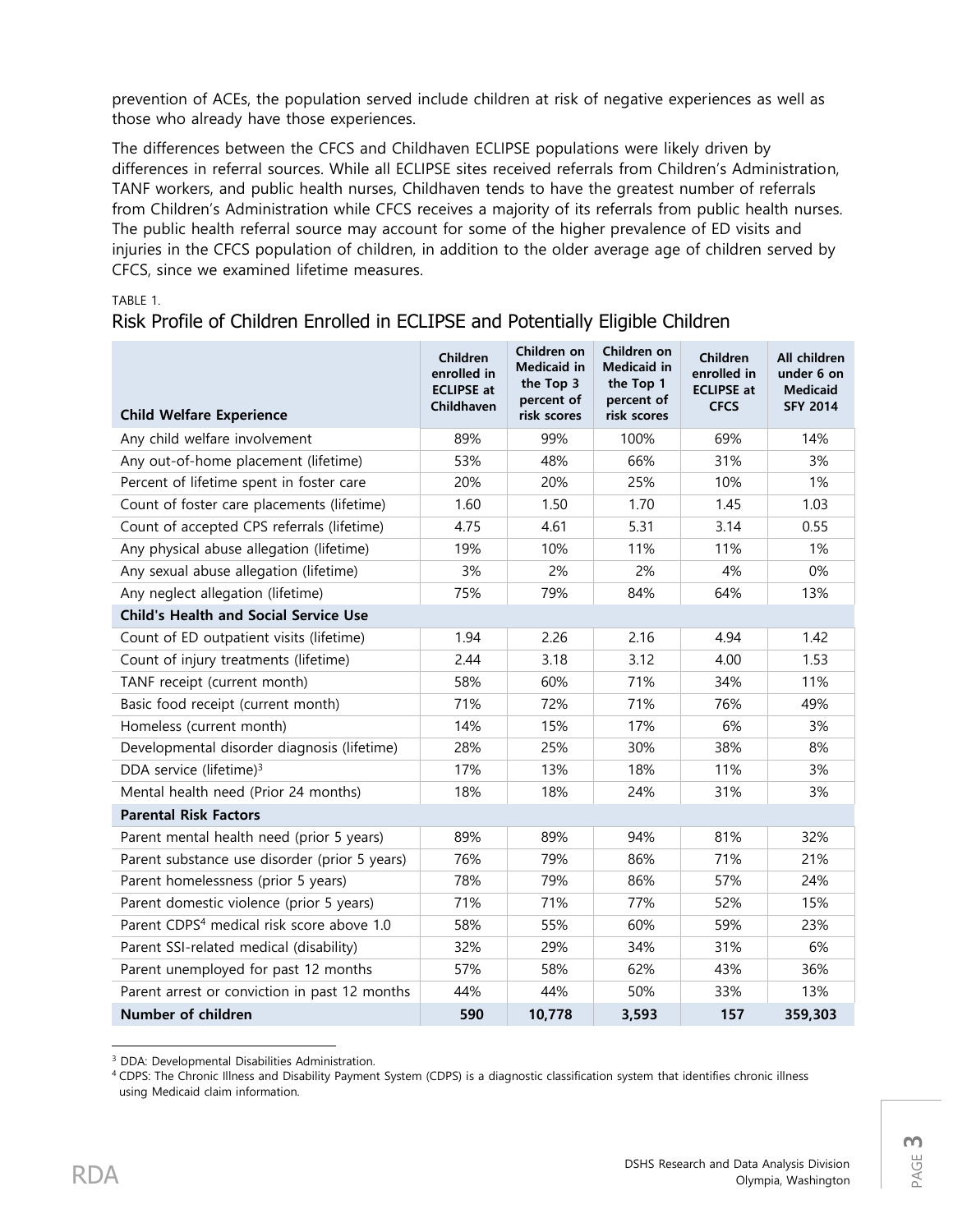# Estimates of Eligible Children by County

We identified the county of residence for each of the 3,593 children in the top 1 percent of risk. Using the 1 percent cutoff, there were potentially eligible children living in 38 of 39 counties in Washington. Fifty-seven percent of the potentially eligible children lived in four of the most populous urban counties: King (914 children, 25 percent of total), Pierce (399 children, 11 percent of total), Spokane (371 children, 10 percent of total), and Snohomish (354 children, 10 percent of total). Clark and Yakima counties had the next largest population of eligible children at 6 percent (202 children) and 5 percent (193 children) of the total, respectively.

Given substantial numbers of potentially eligible children both within counties with current ECLIPSE services (King and Yakima) and in the balance of the state, the Department of Early Learning (DEL) may want to consider expanding ECLIPSE services statewide to reach more children who are in need of them. If capacity were expanded to 3,600 children, DEL likely would need to consider targeting a substantially larger risk pool in order achieve that level of engagement in the program.

#### FIGURE 2.



Estimate of ECLIPSE Eligible Children by County and Population Density  $TOTAL = 3,593$ 

NOTE: The map above was created using ArcGIS 10.3.1 (Copyright © 1995-2015 Esri). The number of children in each county was shown by the proportional symbols method: the size of each circle (its area) is proportionate to the value (number of children) in the county. There was one exception: counties with ten or fewer children were grouped together to protect confidentiality and shown with the same small circle. The population density was shown using a modified Standard Deviations method: the counties were assigned to five classes based on Standard Deviations from the mean, and the legend was modified slightly to facilitate reading.

Population density is the average number of people per unit of land area. In the U.S., the most common unit of population density is persons per square mile. The land area measurement excludes lakes and other water areas within. (SOURCE: 2017 Washington State Office of Financial Management, [http://www.ofm.wa.gov/pop/popden/default.asp\)](http://www.ofm.wa.gov/pop/popden/default.asp).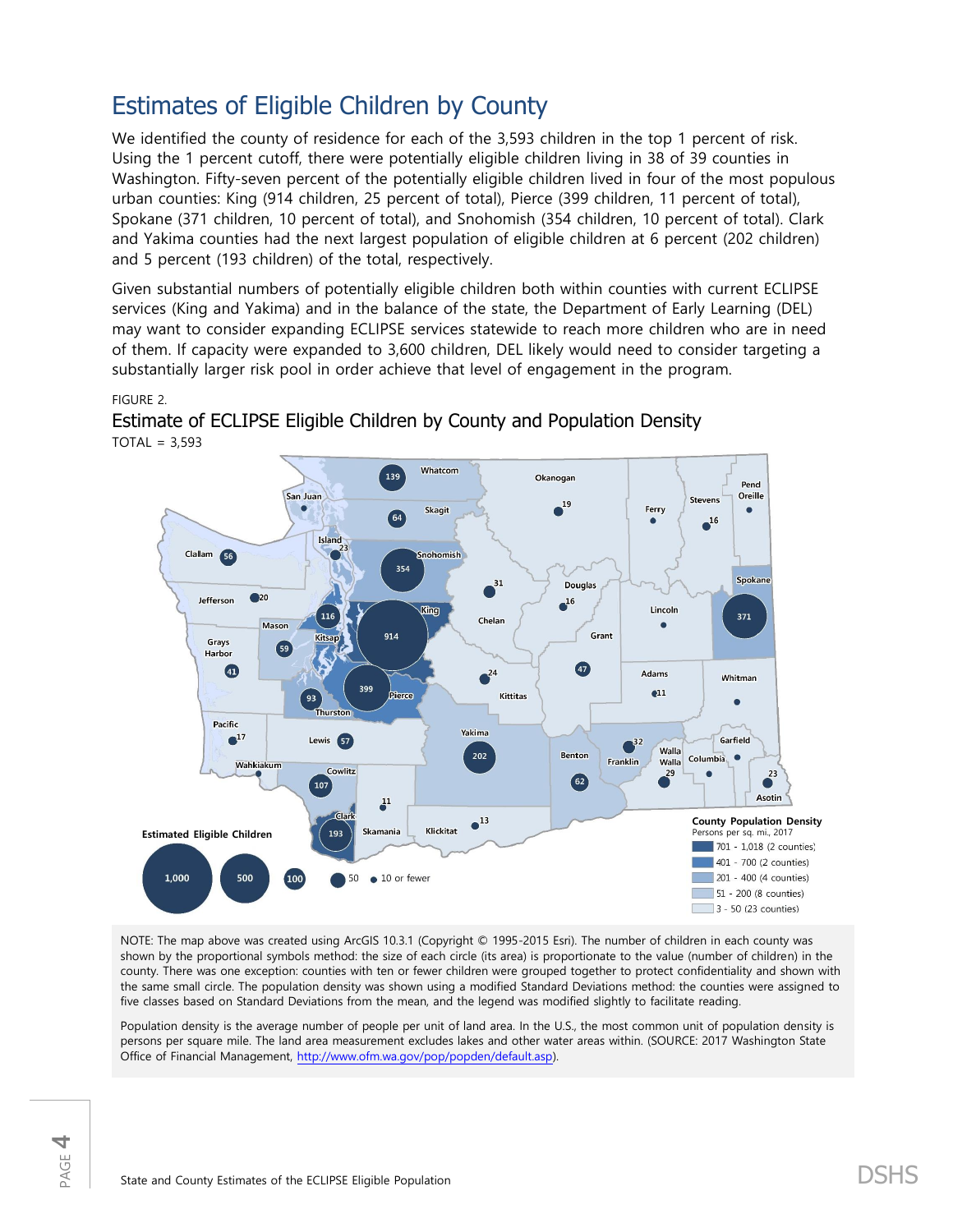### Estimate of ECLIPSE Eligible Children by County

TOTAL (TOP 1 PERCENT) = 3,593 - TOTAL (TOP 3 PERCENT) = 10,778

|              | <b>Top 1%</b> | Top 3%    |                | <b>Top 1%</b> | Top 3%    |
|--------------|---------------|-----------|----------------|---------------|-----------|
| <b>TOTAL</b> | 3,593         | 10,778    | Klickitat      | 13            | 42        |
| Adams        | 11            | 22        | Lewis          | 57            | 190       |
| Asotin       | 23            | 64        | Lincoln        | $≤10$         | 14        |
| Benton       | 62            | 224       | Mason          | 59            | 154       |
| Chelan       | 31            | 101       | Okanogan       | 19            | 82        |
| Clallam      | 56            | 160       | Pacific        | 17            | 39        |
| Clark        | 193           | 590       | Pend Oreille   | $≤10$         | 38        |
| Columbia     | $\leq 10$     | $\leq 10$ | Pierce         | 399           | 1,389     |
| Cowlitz      | 107           | 335       | San Juan       | $≤10$         | 11        |
| Douglas      | 16            | 53        | Skagit         | 64            | 200       |
| Ferry        | $\leq 10$     | $\leq 10$ | Skamania       | 11            | 28        |
| Franklin     | 32            | 98        | Snohomish      | 354           | 981       |
| Garfield     | $\leq 10$     | $\leq 10$ | Spokane        | 371           | 1,208     |
| Grant        | 47            | 192       | <b>Stevens</b> | 16            | 81        |
| Grays Harbor | 41            | 193       | Thurston       | 93            | 358       |
| Island       | 23            | 70        | Wahkiakum      | ≤10           | $\leq 10$ |
| Jefferson    | 20            | 48        | Walla Walla    | 29            | 106       |
| King         | 914           | 2,180     | Whatcom        | 139           | 390       |
| Kitsap       | 116           | 406       | Whitman        | ≤10           | 30        |
| Kittitas     | 24            | 69        | Yakima         | 202           | 605       |

NOTE: Counties with 10 or fewer potentially eligible children were suppressed and represented as ≤10. The Top 1% (in bold above) were used to create the map on page 4.

### TECHNICAL NOTES

#### **STUDY DESIGN AND OVERVIEW**

This study uses stepwise logistic regression to create a risk model predicting use of ECLIPSE services. The risk model includes the population of children already receiving ECLIPSE services at Childhaven to identify children not receiving services but who have risk profiles similar to ECLIPSE clients and were enrolled in Medicaid in SFY 2014 (Medicaid eligibility is required for ECLIPSE services). The step-wise process selects variables most predictive of ECLIPSE use from a list of candidate measures. The set of factors selected by the final model are listed below.

#### **STUDY POPULATION**

| <b>Risk Factor</b>                                                    | Data Source                            |
|-----------------------------------------------------------------------|----------------------------------------|
| Gender                                                                | Client administrative records          |
| Age in months                                                         | Client administrative records          |
| Any out-of-home placement (lifetime)                                  | Children's Administration FAMLINK data |
| Out-of-home placement (current month)                                 | Children's Administration FAMLINK data |
| Out-of-home placement (1 to 3 months prior than the current<br>month) | Children's Administration FAMLINK data |
| Out-of-home placement (7 to 9 months prior than the current<br>month) | Children's Administration FAMLINK data |
| Percent of lifetime in out-of-home placement                          | Children's Administration FAMLINK data |
| Any child welfare system involvement (lifetime)                       | Children's Administration FAMLINK data |
| Accepted CPS referral (1 to 3 months prior than the current<br>month) | Children's Administration FAMLINK data |